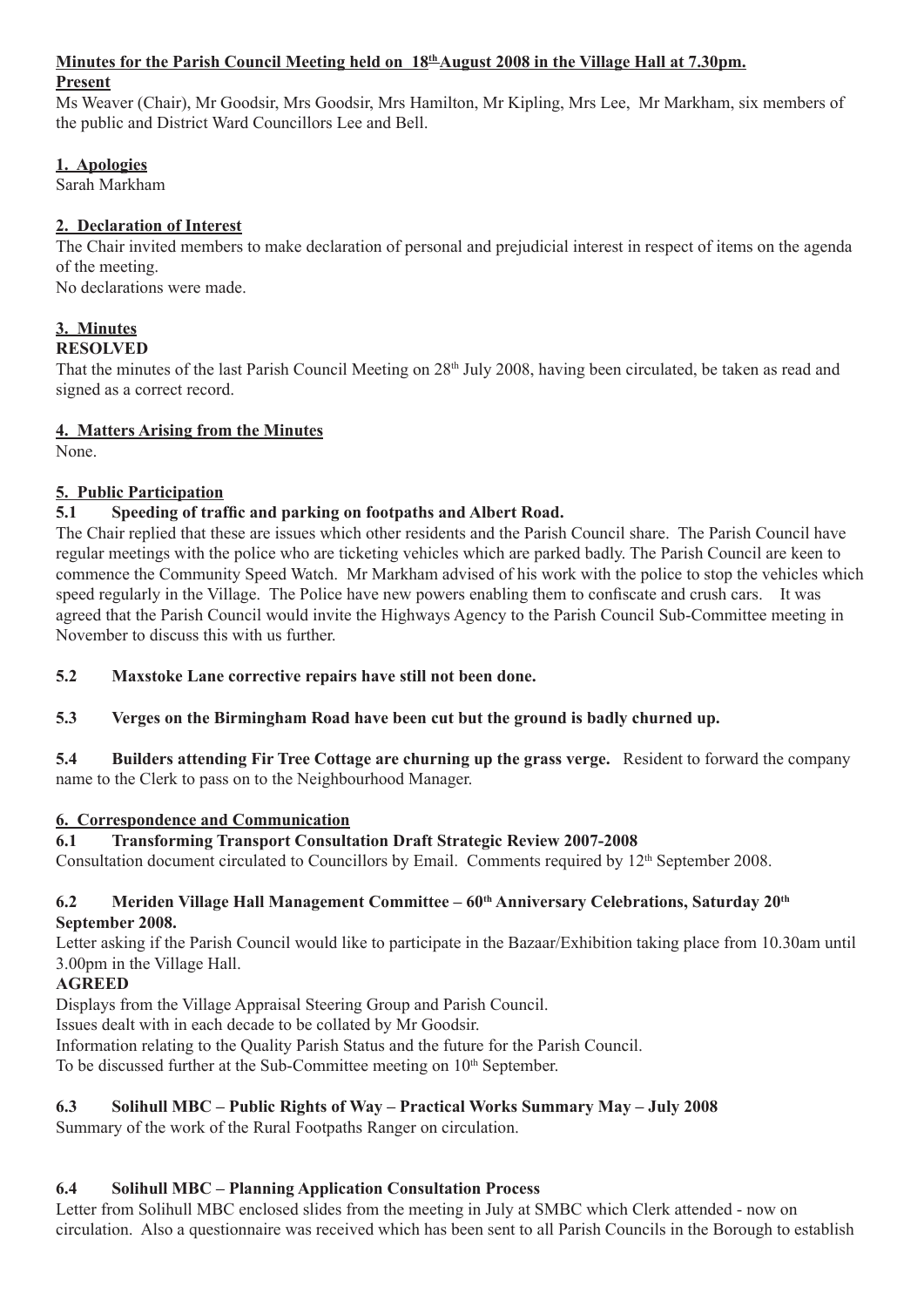their requirements to make e-Consultation possible. Clerk has responded on behalf of the Parish Council.

#### **6.5 Local Biodiversity Action Plan for Local Communities**

"Parish BAP" document is on circulation. Survey to be completed by  $30<sup>th</sup>$  September. This item will be put on the agenda again for the September Parish Council Meeting. Councillors were asked to have their comments ready for that meeting.

#### **6.6 Solihull MBC – Youth Website**

New website www.solihullyouthspace.org aimed at 13-25 year olds is currently in development and continual review using a focus group of young people.

#### **6.7 West Midlands Police – invitation to Focus Group Meeting to discuss needs within the community**

– Friday 22nd August at 10am – Solihull Police Station. Similar to the police priority setting meetings but rather than for the community they are strategic priorities for the whole of the borough. Mr and Mrs Goodsir will attend.

#### **7. Receive Reports**

- **Committee Member for Village Hall Management Committee- Mrs Goodsir**  $60<sup>th</sup>$  Anniversary Celebrations on  $20<sup>th</sup>$  September.
- **School Governors for Parish Council Mrs Goodsir** no report.
- **Committee Member for War Memorial Mr Markham** no report.
- **Pool Mr Goodsir, Ms Weaver, Mrs Hall** awaiting update.
- **Allotment Representative Mrs Hall, Mr Goodsir** items on the agenda for discussion
- **Footpaths / Forum Mrs Hamilton** Somebody has removed the footpath sign by Mrs Hamilton's house. Clerk to raise with footpath ranger.
- Meriden Sands Working Group Mr Kipling, Mr Markham Ward Councillors Lee and Bell will arrange a meeting which will incorporate coal extraction issues.
- **Conservation Committee Ms Weaver**  Application for Meriden Hotel was discussed. Ms Weaver fed back comments of Parish Council ie object to hanging sign but approval of wall sign. The height of the wall in front of the decking was going to be checked to see if it will cover the bottom of the windows.
- **Local Strategic Partnership Ms Weaver, Mrs Hall** no report.
- **Police Rural Assembly Mr Markham** no report.
- Solihull Area Committee Ms Weaver, Mr Kipling Feed back on the Health and Wellbeing consultation is required which Ms Weaver will circulate.
- **Tree Wardens Mrs Markham** no report.
- **Village Appraisal Mrs Lee, Ms Weaver, Mrs Goodsir** next item on the agenda.
- **Police Priority Setting Meeting Mrs Markham, Mrs Hall no report.**

#### **8. Village Matters**

# **8.1 Village Appraisal Update**

- Minutes of last meeting have been circulated.
- Return rate is now calculated at 60.24%.
- Esos expected to deliver the first draft of the data dump next Tuesday. This will be reviewed by a few members of the Steering Group to decide how best the information can be displayed.
- Newsletter being drafted to publicise the return and achievements made by Steering Group and Parish Council – ie new bus shelter, playing field improvements, football academy, Local Council Charter etc.
- Some theme groups have had meetings and data gathering is underway.
- Open meeting will be on 15th October. There will be a presentation of some of the issues which come out of early analysis of the report from Esos.

#### **8.2 Maxstoke Lane Development**

- SMBC have requested a meeting with Chair and Vice Chair of the Parish Council, SMBC and DTZ representatives. The meeting is to discuss a report going to Cabinet on the retender exercise for Maxstoke Lane, in order to brief us before it goes, which DTZ will also attend. The meeting will be held on 4<sup>th</sup> September at 4.15pm at SMBC Civic Suite.
- Follow up meeting with Mark Rogers, Ward Councillors, Parish Council, Mike Swallow and Cabinet Member for Resources on  $11<sup>th</sup>$  September – date to be confirmed.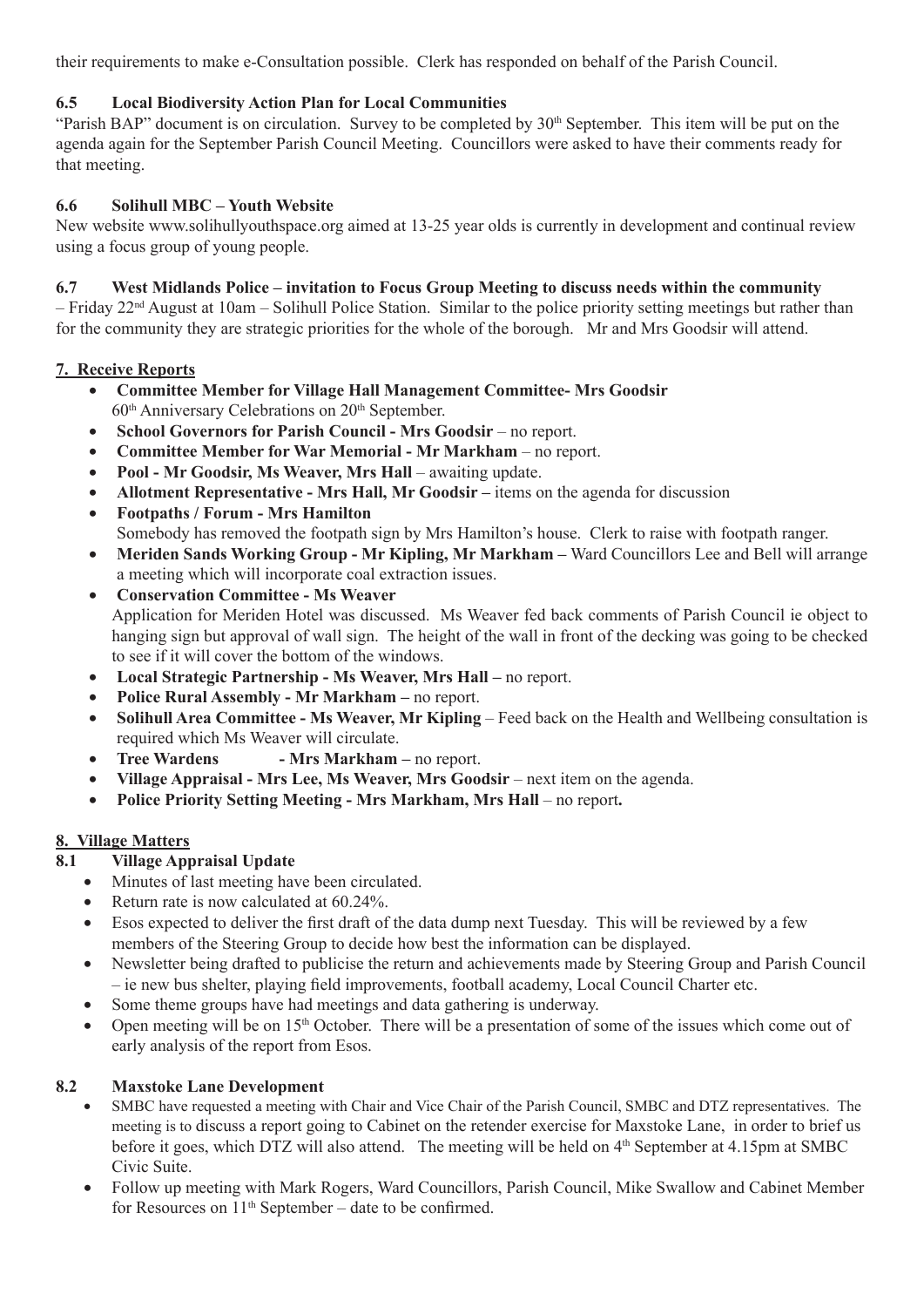# **8.3 Changing Room Repairs**

The repairs have now been completed. On stripping the flat roof, it was discovered that additional work was required at the cost of £230. The facia boards were very bad and have therefore been covered with new wood. The total cost of repairs has increased to £1730.00 (plus VAT of £302.75) Total to be paid £2032.75.

#### **RESOLVED**

That the above invoice is agreed.

# **8.4 Safety Improvements at the Playing Fields**

New shackles, bolts and split pins were required to replace the swings. These have been purchased £24.62. Swings are now in place.

#### **RESOLVED**

That the above invoice is agreed.

Sweeping of Tennis Courts – Mrs Markham has advised that she no longer wishes to be a volunteer to carry out the weekly sweep up. Mrs Willis kindly volunteered.

#### **8.5 Heart of England Football Alliance**

The Football Academy continuing to develop with more new players each week. The open age group have also been training there during the week and have held matches at the playing fields on Sundays. Ms Weaver and the Clerk have been working on a Football Foundation Bid for funding.

#### **8.6 Pond**

Update awaited from Kath Hemmings.

#### **8.7 Allotments**

A) Clerk wrote to all allotment holders on  $31<sup>st</sup>$  July advising them that

- Plot 1 would be cut back shortly for car parking during the summer months.
- That any unwanted items scattered in the hedgerows/walkways left by previous tenants would be collected and disposed of on Tuesday 26<sup>th</sup> August. It was reiterated that this was a one off arrangement and to use the opportunity to have a good clear up.
- To respect the Parish Council decision that there should be no fires on the allotments.

Three individual tenants have replied thanking the Parish Council for their efforts which is restoring a real enthusiasm and buzz at the site.

B) A joint email and a verbal request has been received from three tenants requesting a locked gate at the bottom of the allotments for added security. Clerk has asked whether tenants would be willing to erect the gate if it was provided by the Parish Council.

#### **AGREED**

To put this item on the agenda for the next Parish Council Meeting.

- C) Tenant has emailed asking us to consider for next year
	- a veggie/cake/jam competition open to all people of Meriden perhaps in the Village Hall
	- open day at the allotments to promote growing your own food and reducing food miles
	- changing the rule which prohibits the keeping of chickens on the allotments. (Clerk is looking into this)

# D) Tenant of Plot 6 has requested erection of a store/shed. Approx size 6x4.

#### **RESOLVED**

Permission is granted for a shed on plot 6 with an approximate size of 6x4.

E) Request from tenant of plot 8 to erect a shed made of toughened plastic, which is green in colour and measures 111cm high, 148cm wide and 84cm deep. It will be placed at the back of the plot in line with other sheds. **RESOLVED**

Permission be granted for a plastic container 111cm H, 148cm W and 84cm D to be placed on plot 8.

#### **8.8 Solihull MBC – Application for a modification order to add a public footpath Birmingham Road to Maxstoke Lane, Meriden**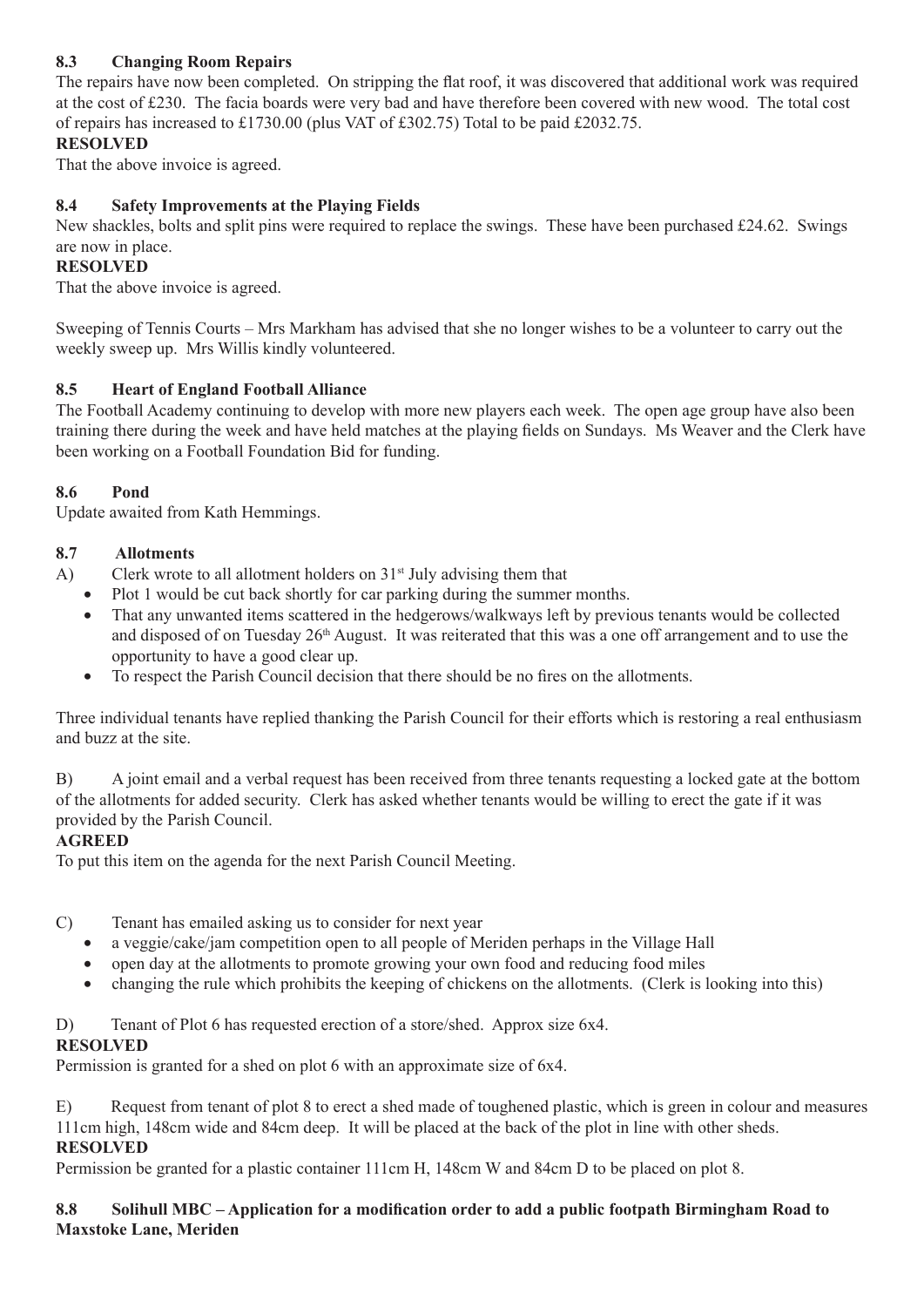Mr Kipling has identified new witnesses and Ms Weaver has identified three new witnesses. Clerk to obtain blank questionnaires. Mr Goodir obtaining photos of plans in the Queens Head.

# **8.9 Community Speed Watch**

No new information to update

#### **8.10 Automatic Number Plate Recognition**

Mr Markham will be circulating a report some time after  $25<sup>th</sup>$  September.

#### **8.11 West Midlands Police – Parking Offences**

**The following have been issued by West Midlands Police.**

Mon 30th June - Polite Notice - Darlaston Court.

Tues 1st July - Polite Notice - Darlaston Court.

Tues 8th July - Polite Notice - Darlaston Court.

Wed 9th July - Polite Notice - Darlaston Court.

Mon 14th July - Polite Notice - Toilets, Main Road.

Wed 16th July - Fixed Penalty Notice - Darlaston Court.

Mr Markham thinks that these may just be the notices issued by Donna Fearn. He will check, get the full figure and pass it on.

#### **8.12 Reducing your Carbon Neutral Footprint**

- Article has been put in the Meriden Mag.
- There is a need for Solihull MBC to be greener. Solihull MBC only provide collections of plastic, bottles and cans. Councillor David Bell advised that Solihull MBC do have a strategy in place details of which can be found on their website. Generally, in September it is hoped to launch glass collections and in the next 12 months there will be a further collections.
- Compostable bags. Mrs Markham would like to look into contacting local shops to suggest that they use compostable bags. Ms Weaver advised that there was a specific question relating to this in the Village Appraisal questionnaire and we need to await the results. As a Parish Council we need to listen to the public and consider their views.
- Aeroplanes coming closer to Meriden. Ms Weaver will raise this through the Solihull Area Committee as one of its members is the Chair of the Airport Committee. Mr Markham volunteered to sit on this committee.

#### **8.13 Meeting dates for 2009**

It was agreed at the last Parish Council meeting to discuss the meeting requirement further. Do we need Sub-Committee meetings on a monthly basis? Should they be purely planning meetings to avoid duplication? **AGREED**

To keep the sub-committee dates in the diary but to use them for guest speakers, open meetings, training, village appraisal etc.

#### **ADDITIONAL ITEM TO THE AGENDA RAISED**

**8.14 Litter bins on the Green.** Need painting. Clerk to obtain quotes.

#### **9. Planning Matters**

**9.1 2008/1425 – Meriden Hotel – 155 Main Road, Meriden** – Listed building application for retention of timber decking and display of advertisements.

#### **RESOLVED**

Leave to Conservation Committee.

#### **9.2 2008/1457 – 2 The Croft, Meriden** – Two storey side extension for kitchen, bedroom bathroom and ensuite. **RESOLVED**

Leave to neighbour notification.

**9.3 2008/1500 - Rosslyn Cottage, Old Road,** Meriden – Two storey side extension to form lounge with master bedroom and en suite to first floor. Resubmission of approval No 2008/460. (Comments from the Parish Council on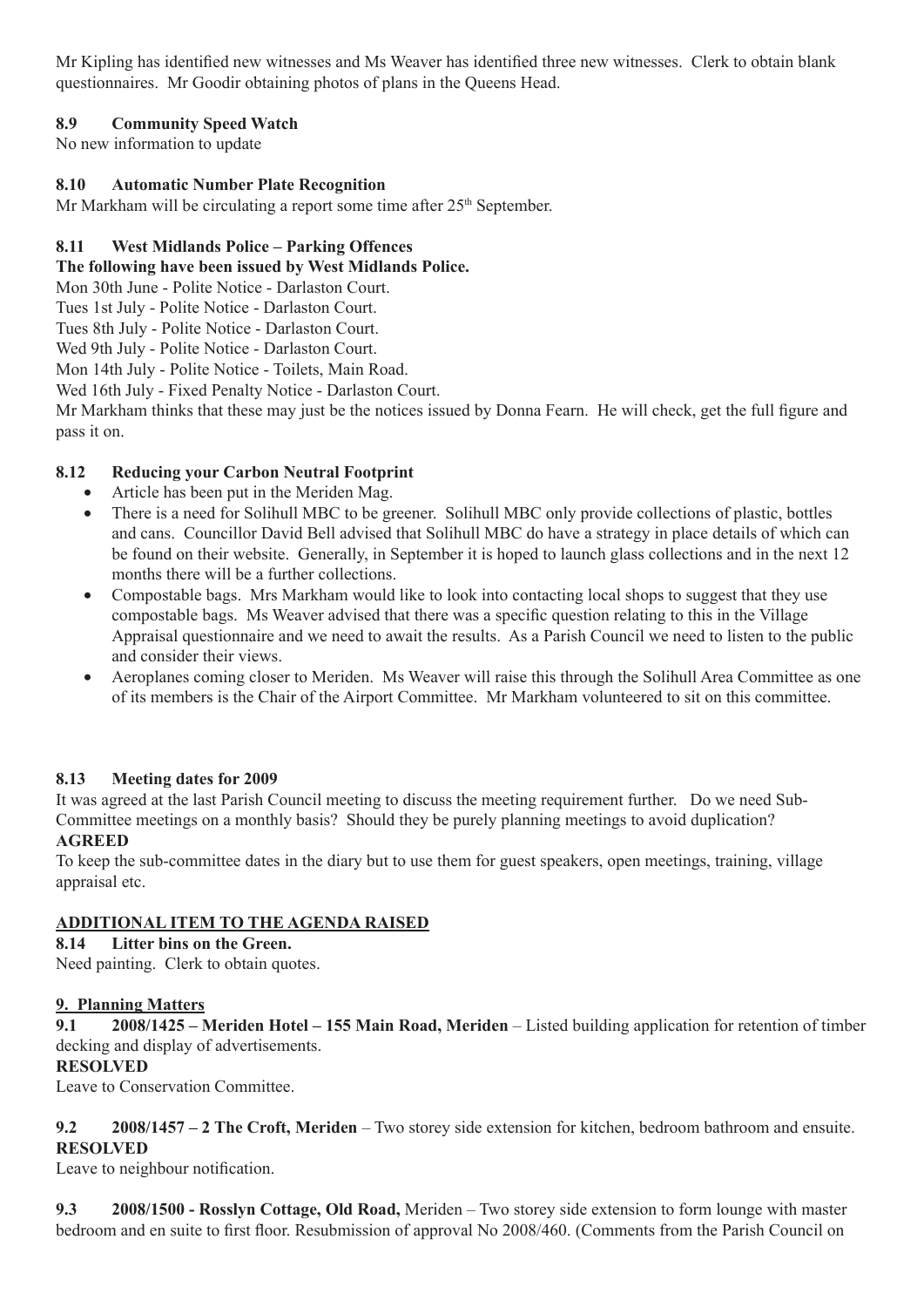application 2008/460 were "Percentage increase concerns. Neighbourhood notification".

#### **RESOLVED**

Reiterate our previous concerns over percentage increase and also leave to neighbour notification.

#### **ADDITIONAL ITEM TO THE AGENDA**

**9.4 2008/1151 – Swallowfield, Hampton Lane, Meriden** – Change of use of three residential bedrooms to bed and breakfast operation.

Solihull MBC decision – Full plans approval – subject to conditions.

# **10. Accounts**

01) Clement Keys – An unqualified audit opinion has been given for Annual Return 2007/2008 on 29<sup>th</sup> July 2008. They had no queries relating to the accounts submitted and there are no matters to be drawn to the attention of the Parish Council.

Notices have been prepared for "Completion of Audit" and a copy sent to the External Auditor.

#### **Accounts for Payment**

| 1)  | J Hall – Salary (Expenses none)                                    |            | £ 653.46 |
|-----|--------------------------------------------------------------------|------------|----------|
| 2)  | HM Revenue & Customs $-$ NI & Income Tax                           | £ $100.37$ |          |
| 3)  | West Midlands Pension Fund - Superannuation                        | £ 170.77   |          |
| 4)  | Mr B Ball - Grass cutting, green and playing field                 | £ 332.00   |          |
| 5)  | AMS – C Dean – Clear litter, inspection of playing field           |            | £ 111.00 |
| 6)  | SMG Services – Weekly clear of bus shelters and graffiti.          | £ $108.00$ |          |
| 7)  | Clement Keys - Audit Commission approved rates (£285 plus VAT)     | £ 334.88   |          |
| 8)  | R.H. Ledbrook Building Contractors – Repairs to the Changing Rooms |            |          |
|     | At the playing fields, Maxstoke Lane (£1730.00 plus VAT)           | £2032.75   |          |
| 9)  | Warwickshire Rural Community Council – Membership Renewal          | £ 22.50    |          |
| 10) | Wicksteed Leisure – Shackles, bolts and split pins (inc VAT)       | £ 24.61    |          |
| 11) | Severn Trent – public toilets                                      | £ 154.13   |          |
|     |                                                                    |            |          |

#### **RESOVLED**

That the above accounts are approved for payment.

#### **11. Date of Next Meeting**

The date of the next Sub-Committee Meeting is 10<sup>th</sup> September 2008 and the next Parish Council Meeting is on 22<sup>nd</sup> September 2008 both starting at 7.30pm in the Village Hall.

There being no further business, the Chair thanked everyone for attending and declared the meeting closed at 9.15pm

Chair :

Date :

# **DOCUMENTS FOR CIRCULATION.**

- a) Solihull Area Committee Annual Report 2007-2008
- b) Heart of England NHS Trust Foundation Heartbeat July 2008
- c) West Midlands Police Minutes of July Rural Assembly Meeting
- d) Warwickshire Life Magazine article "Meriden the centre of attention"
- e) Solihull NHS Care Trust Talking About Solihull